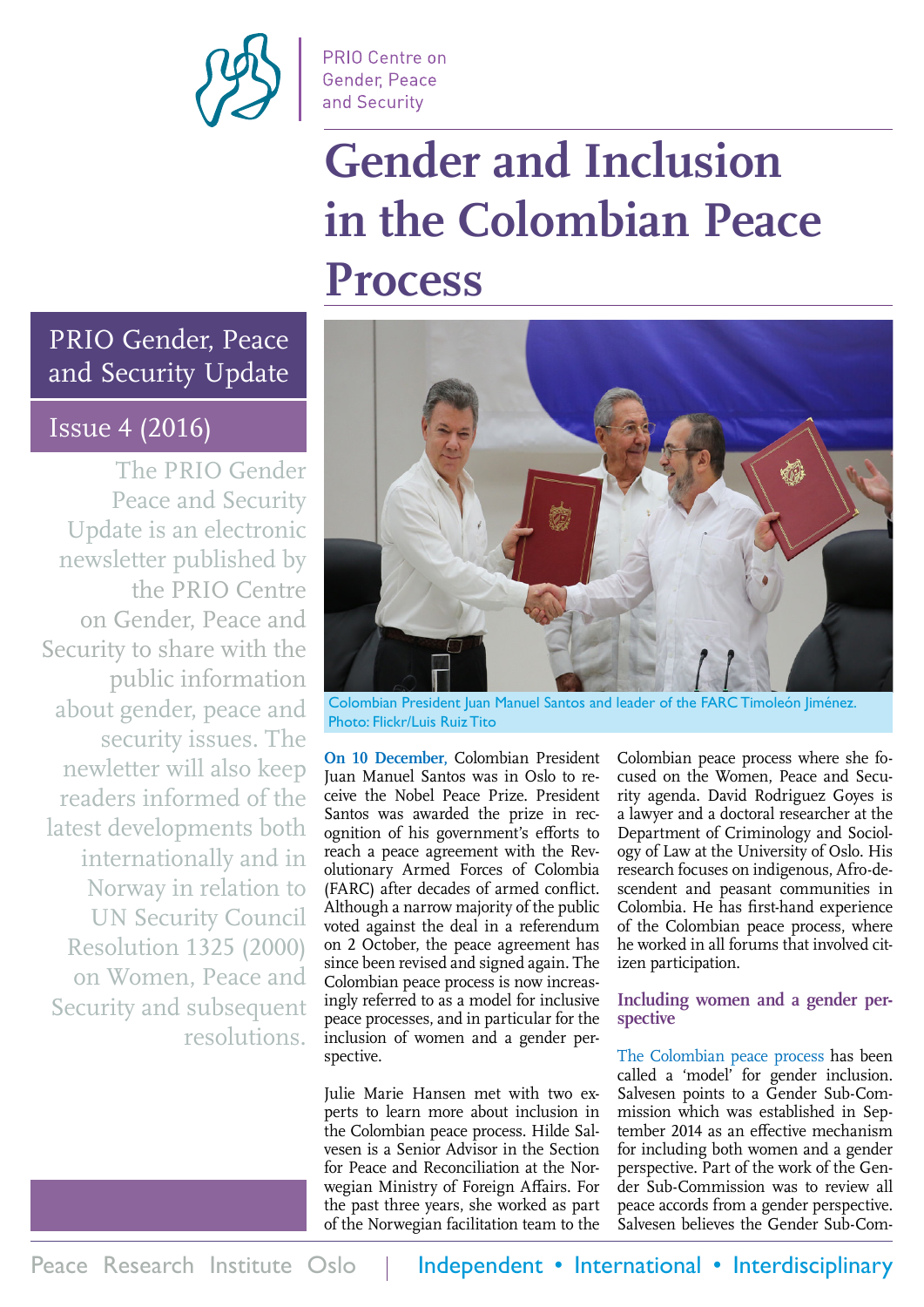mission has been vital in ensuring a gender perspective has been integrated into negotiations and the initial peace agreement, which was signed on 26 September:

"To my knowledge, the peace agreement in Colombia is the peace agreement that has integrated a gender perspective the most. For example, you can see very clearly that after the Gender Sub-Commission was established, the texts of three partial agreements which had been agreed upon before the establishment of the sub-commission were then amended to have more inclusive language. In the agreement on the agenda point about victims, which was partially negotiated after the establishment of the Gender Sub-Commission, you can also see much more inclusion of a gender perspective."

The Gender Sub-Commission comprises representatives from both sides of the peace negotiations. In other peace processes, like in Sri Lanka, there was also a sub-commission on gender, but the members were external rather than from the negotiation parties themselves. What is particular in the Colombia case is not only that the members are from the negotiating parties but also that most of them are women. This was a way to make sure women were included in the process, according to Salvesen:

"Ideally, there should be at least thirty per cent men on both sides of the Gender Sub-Commission. Most of the time, there was one or two men and four to six women on each side, and this varied according to which theme was being discussed. It should ideally be mixed because gender is not only a women's issue – it is a concern for both women and men. On the other hand, I think one good thing about the Gender Sub-Commission consisting of mostly women was that they then had a forum to really express themselves."

The fact that the Gender Sub-Commission was made up of representatives from both sides of the negotiating table helped ensure gender was taken seriously in the broader negotiations. Salvesen explains:

"The most important thing was for the Gender Sub-Commission to make sure its decisions were anchored into the negotiating party delegations. It's always a concern that when particular issues are assigned to a particular group – in this case, gender seemed to be assigned to women – that it will not be sufficiently anchored within the broader delegation. But this risk is minimised when the sub-commission consists of members from the negotiating parties themselves."



Hilde Salvesen, Senior Advisor at the Norwegian Ministry of Foreign Affairs. Photo: Hilde Salvesen

#### **The driving forces for inclusion**

Civil society has participated in the Colombian peace process through mechanisms such as debate forums. Salvesen views women's groups and the negotiating parties themselves as the main driving forces behind the inclusion of women and a gender perspective:

"The main drivers were the mobilisation of women's groups in Colombia towards the negotiating parties, and the parties themselves realising that inclusion is important. I saw a growing awareness among both delegations of the importance of gender and including women, if not for any other reason than for the legitimacy of the process."

David Rodriguez Goyes also points to the role of civil society groups from both the women's movement and the gender and sexual minorities' movement in pushing for inclusion in the peace agreement:

"Gender was a key issue during the civil society forums and there's a lot of gender in the final agreement because of that. It's not the other way around; it's not the negotiators who came out with this great idea of including a gender perspective. It was because of civil society."

In terms of the role of Norway and the international community in the Colombian peace process, Salvesen warns against overestimating the influence of outsiders. This is important to keep in mind, she explains, as influence from outside can have unintended effects:

"Inclusion of women and gender issues can be seen as something pushed by foreigners. When it's pushed by foreigners, it can actually delegitimise efforts for inclusion."

#### **A gender perspective also includes LGBTI issues**

The peace process has also recognised the impact of the conflict on gender and sexual minorities, including lesbian, gay, bisexual, transgender and intersex (LGB-TI) persons. Goyes argues that gender issues also include LGBTI issues: "The peace agreement reflects a gender perspective throughout. But it's important to try to decipher what is meant by 'gender perspective'. I think we should interpret it to also include LGBTI communities."

Groups such as LGBTI persons have been affected differently by the armed conflict in Colombia. This is an issue severely understudied, according to Goyes:

"While the main focus in Colombia and around the world has always been on women, the LGBTI community has been far less researched. This is an issue that requires much more research."

Nevertheless, Goyes explains what is known about the harmful effects of conflict on LGBTI persons:

"The paramilitary forces, which are con-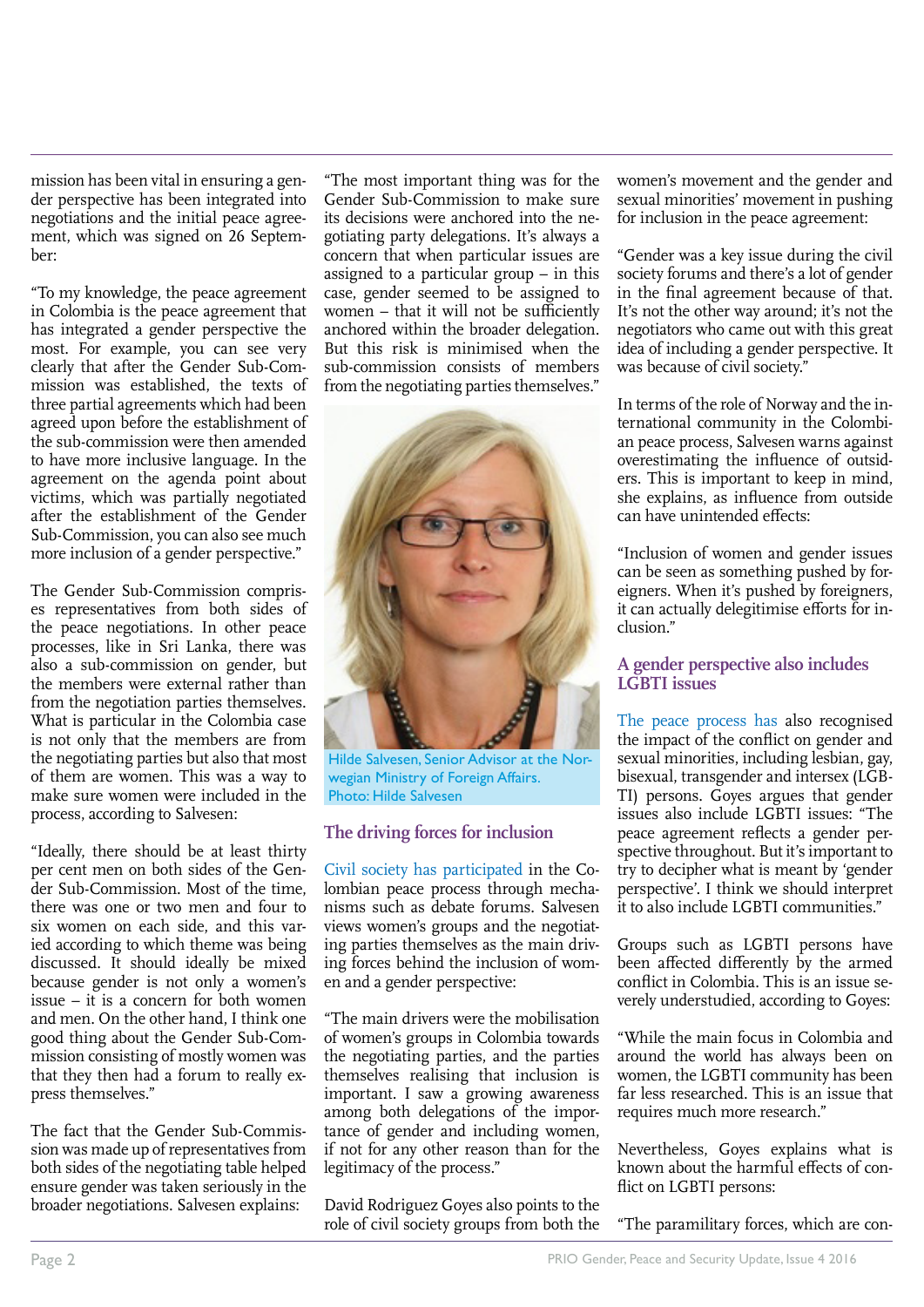servative, have reinforced gender stereotypes through violent action and the use of weapons. The paramilitaries have carried out something they called *limpieza social* – social cleansing – in which they go to well-known neighbourhoods where people from the LGBTI community live and kill them. That's quite a dramatic effect of war on LGBTI persons, where one of the actors involved in the conflict is trying to impose gender stereotypes through eliminating its enemies in this way."

LGBTI persons have also been symbolically affected through stigmatisation. "Many politicians and other political forces, such as the church, promote a discourse about the need to protect the family as the basic unit of society. And so they have directly attacked the LGBTI community which they see as a threat to the family," explains Goyes.

Recognition that LGBTI individuals have been impacted differently by the conflict is reflected in the peace agreement. Goyes points to some specific provisions for LGBTI persons in the peace agreement:

"The peace agreement mentions the need to study and try to dismantle the gangs that have victimised the LGBTI population. It also states the need to study and understand how LGBTI persons have been particularly victimised. It's interesting to see how the peace negotiators noticed that there's a gap of knowledge on this issue."

However, Goyes also points towards important challenges in the implementation phase of the peace agreement:

"In Colombia there is a phenomenon called legal fetishism, in which the government tries to please and quiet social movements by including very nice laws but then never implements them. So it's always risky to just feel satisfied that the LGBTI population was mentioned in the peace agreement. That doesn't mean it will necessarily be transformed into a reality."



David Rodriguez Goyes, Doctoral Researcher at the University of Oslo. Photo: UiO/Rabe

#### **After the referendum: Gender in the revised agreement**

The first peace agreement was rejected in the October referendum. Those campaigning against the agreement saw gender as a controversial issue, and the campaign against the agreement gained a lot of votes by portraying the gender perspective as undermining societal values and family values.

The agreement has since been renegotiated and a revised agreement has been signed. Both Salvesen and Goyes say they were concerned that gender issues would be sacrificed to appease the 'no' campaigners. However, a gender perspective has been kept in the revised agreement, as Salvesen explains:

"In renegotiations, the negotiators have tried to accommodate the perspectives of the 'no' campaign – especially those from the conservative religious sectors such as the evangelical churches. They have done this by underlining in some places in the agreement the respect for family, for religious freedom and religious practice. I was concerned that the gender perspective would be something the negotiating parties would easily give away. But I think in many ways it's now better than it was. The language is actually more clarified and more specific than in the first agreement. For example, terms like 'equality in the participation of' or 'equal opportunities for participation' are now used instead of 'gender'. I feel confident that there's still a good gender perspective in the agreement."

Goyes, however, points to an example where the peace agreement has been changed due to 'no' campaigners' views towards the LGBTI community:

"The first peace agreement mentioned that the government should put efforts into the creation and strengthening of new social movements of the LGB-TI community. However, this has been removed in the revised version of the agreement. This is mainly because the church, which opposes LGBTI groups, argued that such movements would create a risk to the church and therefore it was an unfair item to include in the agreement."

Despite this, Goyes believes that provisions for LGBTI persons in the revised agreement remain strong:

"The negotiators changed the terms of the document in some key issues and replaced LGBTI for other expressions such as vulnerable population, marginalised population, and so on. Comparing page by page the initial agreement signed in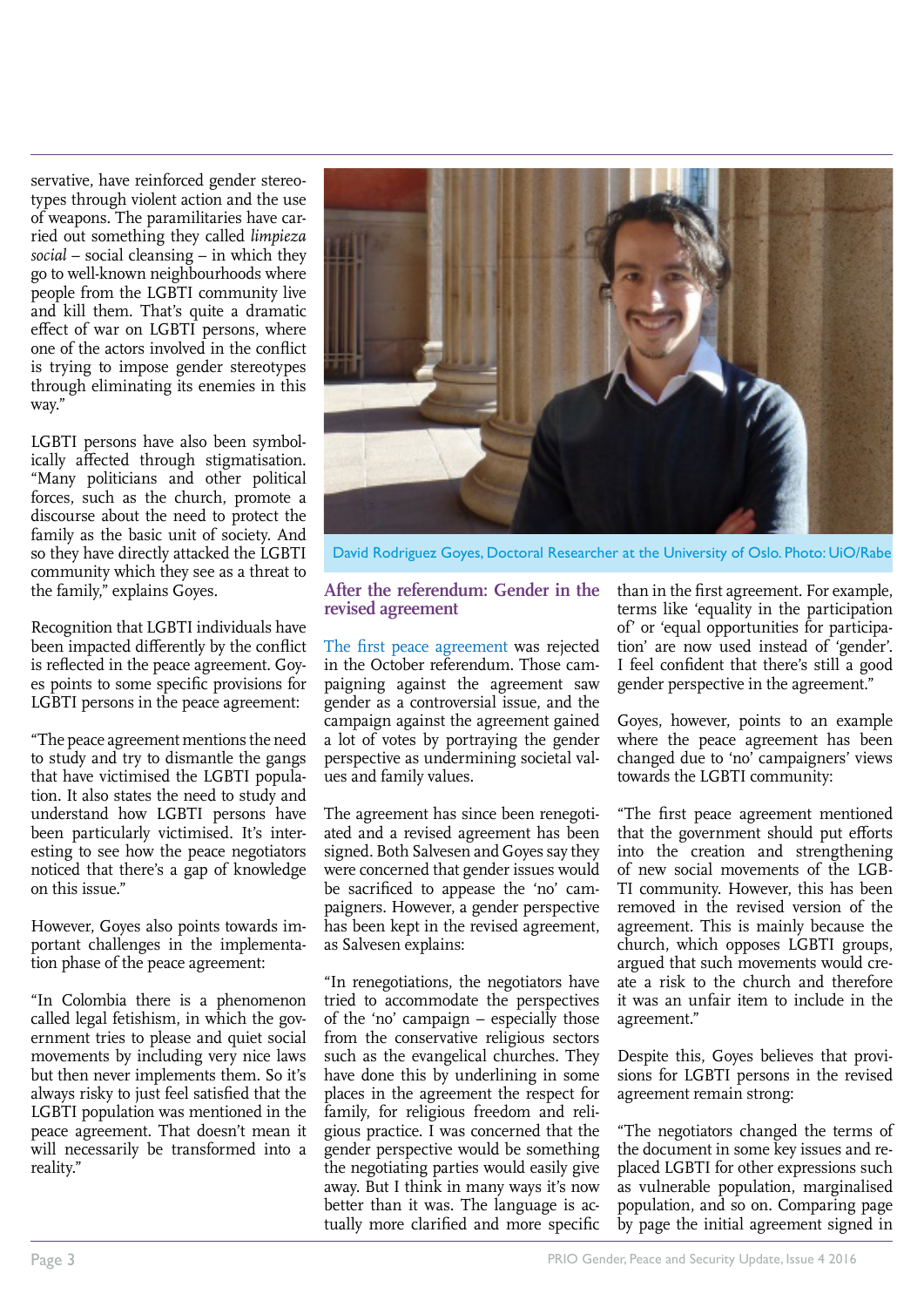September and the new revised agreement, you actually find that LGBTI issues are included in more parts in the new agreement than in the original one. LGBTI issues are not only mentioned in more places and more times than in the first agreement, but some paragraphs also state a refusal to take out the LGBTI population from the agreement. Before the revised agreement, I was afraid that if the negotiators took out mentions of the LGBTI community, it would have sent a strong message of the illegitimacy of the population. But that didn't happen."

The concern now, however, is the harmful effects that the referendum debate has had on Colombian society, according to Goyes:

"The LGBTI community has been used as political leverage to advance other interests. The 'no' campaign played on the sensitivities and emotions of a large part of the Colombian population by stigmatising the LGBTI community. These messages can remain in Colombian society and may have long-term negative effects."

### Annual Meeting of Nordic Women Mediators

**On 7–8 December,** members of the [Nor](http://On 7–8 December, members of the Nordic Women Mediators (NWM) network convened in Stockholm for their annual meeting. Since Norway hosted the network’s first meeting in 2015, the number of members has grown significantly. The NWM includes more than 40 women from Denmark, Finland, Iceland, Norway and Sweden with professional mediation expertise and political experience. The 2016 gathering was an opportunity to further strengthen the network through interaction with key international political figures, researchers, practitioners and representatives from state and civil society organisations. 
The annual meeting, themed ‘Leadership for Inclusive Peace’, was opened by Swedish foreign minister Margot Wallström. In her speech, Wallström referred to the NWM as a reflection of the Nordic countries’ shared commitment to international peace and security. She also pointed to one of the reasons the NWM was established – to disprove the “ridiculous claim”, commonly used to exclude women from peace processes, that there are no capable women. In fact, the NWM and similar networks of women mediators worldwide show that this is not the case. Already members of the NWM have contributed to various peace processes, including in Afghanistan, Syria and Cyprus.
The first day of the meeting included panel discussions with both NWM members and international guests from Colombia, Afghanistan, Morocco and South Africa. The second day involved closed discussions among members and some guests. Roundtables were organised between mediators and researchers to discuss thematic issues such as transitional justice, disarmament, demobilisation and reintegration, and sexual and gender-based violence. This allowed for members to exchange their professional experiences and knowledge on topics related to mediation. Members also discussed organisational matters such as finding a common vision for the network and planning future activities. Representatives from a similar women mediators’ network in South Africa also participated in these discussions, which led to an exchange of ideas between both networks. 

The idea for the NWM was first endorsed by the Nordic governments in April 2015 at a meeting between Nordic and African foreign ministers, and eventually launched in Oslo in November the same year. The network aims to strengthen women’s meaningful participation in peace processes and is designed to enable members to share experience and knowledge and to engage with similar initiatives in other regions and internationally. 

PRIO and the Norwegian Centre for Conflict Resolution (NOREF) are the operational partners for the network in Norway. The current list and biographies of Norwegian members of the NWM are available on the PRIO website.
)[dic Women Mediators](http://On 7–8 December, members of the Nordic Women Mediators (NWM) network convened in Stockholm for their annual meeting. Since Norway hosted the network’s first meeting in 2015, the number of members has grown significantly. The NWM includes more than 40 women from Denmark, Finland, Iceland, Norway and Sweden with professional mediation expertise and political experience. The 2016 gathering was an opportunity to further strengthen the network through interaction with key international political figures, researchers, practitioners and representatives from state and civil society organisations. 
The annual meeting, themed ‘Leadership for Inclusive Peace’, was opened by Swedish foreign minister Margot Wallström. In her speech, Wallström referred to the NWM as a reflection of the Nordic countries’ shared commitment to international peace and security. She also pointed to one of the reasons the NWM was established – to disprove the “ridiculous claim”, commonly used to exclude women from peace processes, that there are no capable women. In fact, the NWM and similar networks of women mediators worldwide show that this is not the case. Already members of the NWM have contributed to various peace processes, including in Afghanistan, Syria and Cyprus.
The first day of the meeting included panel discussions with both NWM members and international guests from Colombia, Afghanistan, Morocco and South Africa. The second day involved closed discussions among members and some guests. Roundtables were organised between mediators and researchers to discuss thematic issues such as transitional justice, disarmament, demobilisation and reintegration, and sexual and gender-based violence. This allowed for members to exchange their professional experiences and knowledge on topics related to mediation. Members also discussed organisational matters such as finding a common vision for the network and planning future activities. Representatives from a similar women mediators’ network in South Africa also participated in these discussions, which led to an exchange of ideas between both networks. 

The idea for the NWM was first endorsed by the Nordic governments in April 2015 at a meeting between Nordic and African foreign ministers, and eventually launched in Oslo in November the same year. The network aims to strengthen women’s meaningful participation in peace processes and is designed to enable members to share experience and knowledge and to engage with similar initiatives in other regions and internationally. 

PRIO and the Norwegian Centre for Conflict Resolution (NOREF) are the operational partners for the network in Norway. The current list and biographies of Norwegian members of the NWM are available on the PRIO website.
) (NWM) network convened in Stockholm for their annual meeting. Since Norway hosted the network's first meeting in 2015, the number of members has grown significantly. The NWM includes more than 40 women from Denmark, Finland, Iceland, Norway and Sweden with expertise from mediation and peacebuilding. The 2016 gathering was an opportunity to further strengthen the network through interaction with key international political figures, researchers, practitioners and representatives from state and civil society organisations.

The annual meeting, themed 'Leadership for Inclusive Peace', was opened by Swedish foreign minister Margot Wallström. In her speech, Wallström referred to the NWM as a reflection of the Nordic countries' shared commitment to international peace and security. She also pointed to one of the reasons the NWM was established – to disprove the "ridiculous claim", commonly used to exclude women from peace processes, that there are no capable women. In fact, the NWM and similar networks of women mediators worldwide show that this is not the case. Already members of the NWM have contributed to various peace processes, including in Afghanistan, Syria and Cyprus.

The first day of the meeting included panel discussions with both NWM members and international guests from Colombia, Afghanistan, Morocco and South Africa. The second day involved closed discussions among members and some guests. Roundtables were organised between mediators and researchers to discuss thematic issues such as transitional justice, disarmament, demobilisation and reintegration, and sexual and gender-based violence. This allowed for members to exchange their professional experiences and knowledge on topics related to mediation. Members also discussed organisational matters such as finding a common vision for the network and planning future activities. Representatives from a similar women mediators' network in South Africa also participated in these discussions, which led to an exchange of ideas between both networks.

The idea for the NWM was first endorsed by the Nordic governments in April 2015 at a meeting between Nordic and African foreign ministers, and eventually launched in Oslo in November the same year. The network aims to strengthen women's meaningful participation in peace processes and is designed to enable members to share experience and knowledge and to engage with similar initiatives in other regions and internationally.

PRIO and the Norwegian Centre for Conflict Resolution (NOREF) are the operational partners for the network in Norway. The current list and biographies of Norwegian members of the NWM are available on the [PRIO website.](https://www.prio.org/Projects/Extensions/NWM/Members/?xitem=1725&handler=Project)

### PRIO Seminar: Inclusive Peace Processes

**On 27 October,** the PRIO Centre on Gender, Peace and Security organised a public seminar with guest speaker Joyce Neu, who spoke about why inclusivity is important in peace processes. Joyce Neu is Founder and Senior Associate of [Facilitating Peace,](http://www.facilitatingpeace.org/) a consulting network that focuses on conflict analysis and assessment, inclusive peace processes, peer coaching and gendered peacemaking.

Defining peace processes broadly as including a range of activities from preventing conflict to building peace, Neu drew on recent research which finds that peace processes that are more inclusive and that including women leads to better agreements and more sustainable peace. When women participate in peace negotiations, for example, the issues raised are often expanded to include security – for women especially in relation to sexual violence, but also security for ex-combatants – and economic issues, such as ways to financially assist local communities affected by conflict. Benefiting from this kind of inclusivity requires a change in the current composition of formal peace processes, where participants are almost always those who are waging the war – government and opposition leaders, armed forces, militias and rebel forces.

Neu then addressed how to increase women's participation in peace processes, when women are not the negotiators or mediators. Women can serve as technical advisors to the negotiating parties, such as in Cyprus, or participate in commissions for various issue areas, like in Colombia. While advocates have been increasingly pushing for women's inclusion in peace processes, Neu also pointed to some barriers. For example, capacity building training given to women is often not on peace and security issues, putting them at a disadvantage. Participating in negotiation processes can also be especially risky for women, as they may be ostracised from their communities due to suspicion as to their involvement. More pragmatically, peace processes are not designed for the participation of women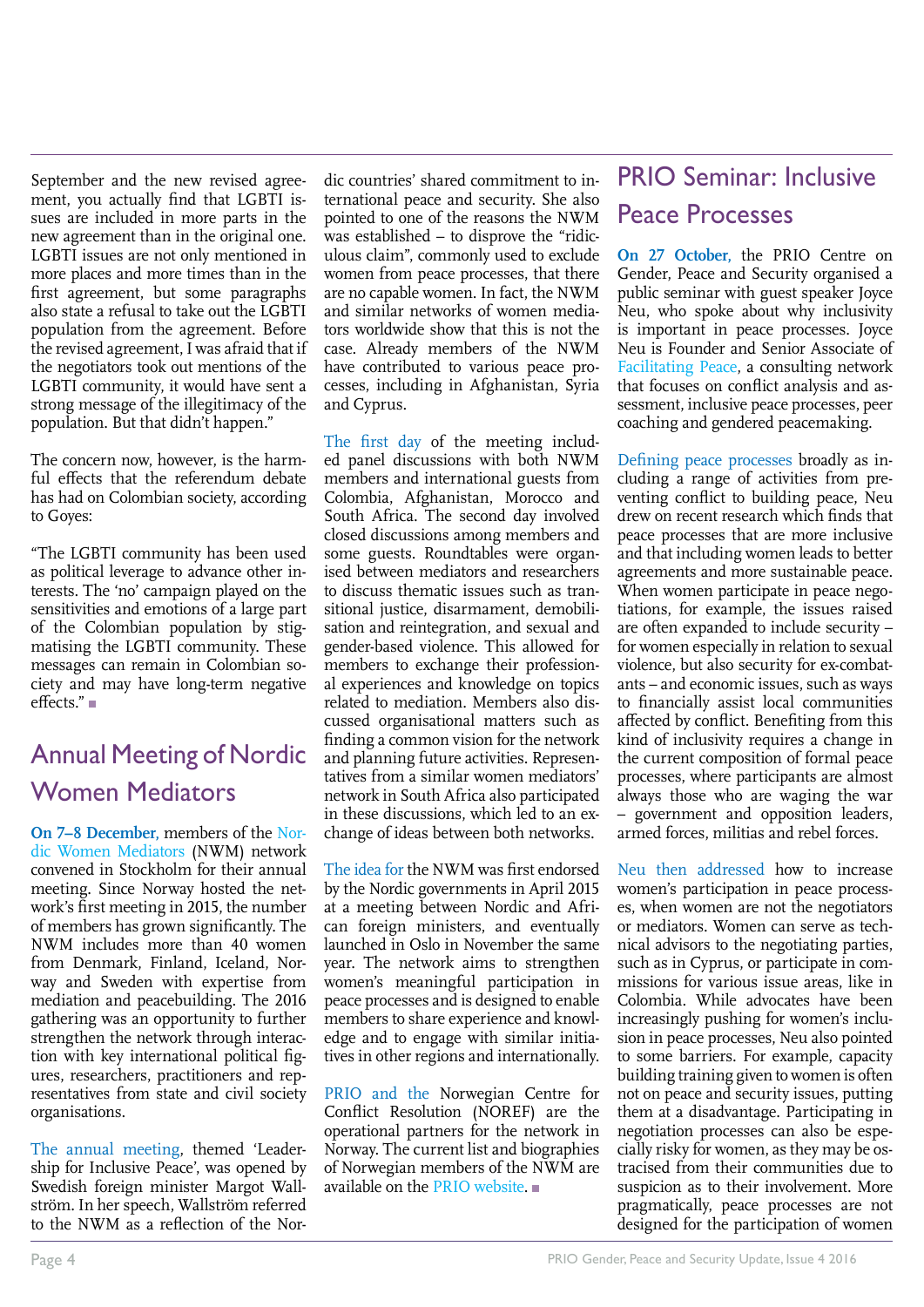with children – a lack of child care hinders women who might otherwise be willing and capable to participate.

Neu also drew on extensive first-hand experience from peace processes around the world. She has served as Team Leader for the United Nations' Standby Team of Mediation Experts, advising Special Advisors and Envoys of the UN Secretary-General on peace processes in the Central African Republic, Comoros, Kenya, Democratic Republic of Congo (DRC), and Somalia. She was also Senior Associate Director of the Conflict Resolution Program at The Carter Center where she advised former US President Jimmy Carter on conflicts in over twelve countries and led mediation efforts in DRC, Mali, Sudan and Uganda.

The seminar was chaired by the PRIO GPS Centre director Torunn L. Tryggestad.

### First Meeting of NATO CSAP on Women, Peace and Security

**The NATO Civil Society** Advisory Panel (CSAP) on Women, Peace and Security met for the first time in Brussels, on 17- 18 October 2016. The NATO Secretary General's Special Representative (SGSR) for Women, Peace and Security, Ambassador Marriët Schuurman, has led the initiative to establish the CSAP. Its purpose is to provide feedback and recommendations to NATO on matters pertaining to the Women, Peace and Security (WPS) agenda, including implementation of NATO policies in this issue area. The CSAP includes fifteen members who participate in their personal capacity comprising the Core Group, in addition to fifteen representatives of civil society organizations.

The meeting was opened by SGSR Schuurman, who gave an overview of the formation of the CSAP as well as the status of implementation of [NATO's 1325](http://www.nato.int/cps/en/natohq/official_texts_109830.htm?selectedLocale=en) [Policy and Action Plan.](http://www.nato.int/cps/en/natohq/official_texts_109830.htm?selectedLocale=en) Schuurman's presentation was followed by a plenary



Members of the NATO Civil Society Advisory Panel (CSAP) on Women, Peace and Security in Brussels on 18 October 2016. Photo: Erik Luntang/NATO

discussion of CSAP's role and strategic vision. The discussion emphasised the importance of the CSAP being able to consult beyond the individuals in the room, including being a voice for women in conflict affected countries.

During the meeting, members agreed that the CSAP should hold NATO accountable for its commitments made in regards to the WPS agenda. The members also felt it would be important for the CSAP to document its own experience, to contribute to learning about how civil society consultation mechanisms can be effective. CSAP members decided to organize themselves in thematic subgroups and identified the upcoming review of NATO's 1325 Policy and Action Plan as a particularly important process to engage with.

The two-day meeting was facilitated by Megan Bastick, Geneva Centre for the Democratic Control of Armed Forces (DCAF). The next meeting of the CSAP is planned to take place in May 2017.

*– Torunn L. Tryggestad, Director of the PRIO Centre of Gender, Peace and Security* 

### Cyprus Conference on UNSCR 1325 and Sustainable Peace

**"We've seen that** when women are involved in peace processes, a peace agreement is more likely to be implemented, more likely to be concluded and also to be sustained and provide sustainable peace," said Special Representative of the Secretary-General (SRSG) in Cyprus and Head of UNFICYP, Elizabeth Spehar. Spehar gave the opening remarks during the 'Pathways towards Sustainable Peace – United Nations Security Council Resolution 1325' conference on 4 November in Nicosia, Cyprus.

The conference focused on the important role of women in peace and security, and brought together women from various backgrounds throughout Cyprus to gain a better understanding of Resolution 1325 as a means towards sustainable peace. Participants engaged in discussions about what Resolution 1325 is, why it matters, and, most importantly, how it can be implemented in the everyday lives of women in Cyprus.

"We continue to see a considerable lack of addressing the implementation of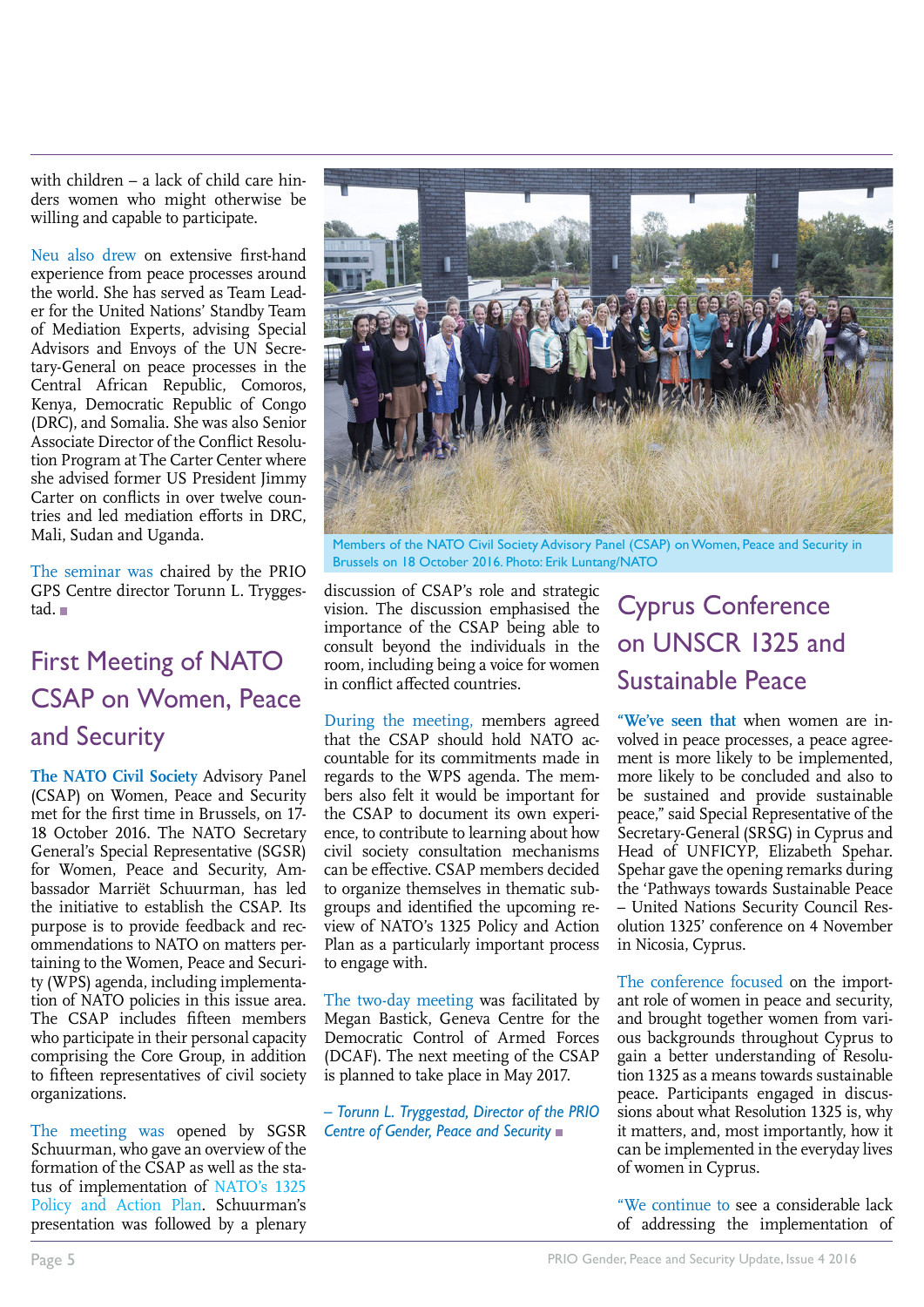Resolution 1325 to substantially include women in the peace talks and also across the board," said Ambassador Mara Marinaki, the European External Action Service's Principal Adviser on Gender and on the implementation of UNSCR 1325. During her keynote address, Marinaki also added that the absence of Cypriot women from the formal peace negotiations shows a gap between the endeavours of the international community and the realities of the overall peace process on the island.

Other speakers at the conference included Sabine Freizer, UN Women Policy Adviser on Governance, Peace and Security; Emine Colak, founder of the Turkish Cypriot Human Rights Association; Erato Marcoullis, former Minister of Foreign Affairs; Rada Boric, the Director at the Centre for Women's Studies in Zagreb; and Yeshim Harris, Director of Engi Conflict Management and Senior Research Fellow at the University of Kent's Conflict Analysis and Research Centre.

The conference was organized by Sophia Papastavrou, Gender Technical Lead at World Vision International Middle East and Eastern Europe Regional Office, and Magda Zenon of the Cyprus Women's Lobby, with funding from World Vision MEERO and with the support of the Friedrich Ebert Stiftung - FES Cyprus (FES).

*– Sophia Papastavrou, Gender Technical Lead at World Vision MEERO* 

### International News

The African Union Commission Office of the Special Envoy on Women, Peace and Security and UN Women launched a [Net](http://www.peaceau.org/en/article/au-commission-and-un-women-launch-a-network-of-reporters-on-women-peace-and-security)[work of Reporters on Women, Peace and](http://www.peaceau.org/en/article/au-commission-and-un-women-launch-a-network-of-reporters-on-women-peace-and-security) [Security](http://www.peaceau.org/en/article/au-commission-and-un-women-launch-a-network-of-reporters-on-women-peace-and-security) on 19 October, following a workshop for editors, journalists and bloggers from newspapers, radio, television and social media, covering conflict-affected countries and regions in Africa.

Timor-Leste launched a [National Action](http://asiapacific.unwomen.org/en/news-and-events/stories/2016/10/timor-leste-officially-launches-its-national-action-plan)

[Plan o](http://asiapacific.unwomen.org/en/news-and-events/stories/2016/10/timor-leste-officially-launches-its-national-action-plan)n the implementation of UN Security Council Resolution 1325 on Women, Peace and Security on 20 October.

The United Nations Security Council convened for the annual [Open Debate on](http://webtv.un.org/watch/women-and-peace-and-security-security-council-7793rd-meeting/5184703460001) [Women, Peace and Security](http://webtv.un.org/watch/women-and-peace-and-security-security-council-7793rd-meeting/5184703460001) on 25 October, the 16th anniversary of the adoption of UNSC Resolution 1325 on Women, Peace and Security. WILPF's analysis of the debate is available [online](http://www.peacewomen.org/security-council/security-council-open-debate-women-peace-and-security-october-2016).

Michele Mitchell, film director, released the new documentary ['The Uncon](http://www.theuncondemned.com/#the-film)[demned'](http://www.theuncondemned.com/#the-film) in November about sexual violence during the Rwandan genocide.

World Vision's Middle East and Eastern Europe Regional Office and Cyprus Women's Lobby held a conference on 'Pathways towards Sustainable Peace: Building United Nations Security Council Resolution 1325 into Cyprus', in Nicosia, Cyprus on 3-4 November (see separate story).

The United States House of Representatives passed the [Women, Peace and Secu](https://www.inclusivesecurity.org/us-house-passes-bipartisan-women-peace-security-act/  )[rity Act](https://www.inclusivesecurity.org/us-house-passes-bipartisan-women-peace-security-act/  ) on 15 November.

The International Migration Institute at the Oxford University hosted a seminar on 'Gender, violence and vulnerability: Examining the politics of protection in the current refugee 'crisis'' given by Jane Freedman from the University of Paris VIII on 30 November. A podcast of the presentation is available [online.](https://www.imi.ox.ac.uk/events/gender-violence-and-vulnerability )

Uruguay organised an Arria-formula [meeting](http://www.whatsinblue.org/2016/12/arria-formula-meeting-on-women-peace-and-security.php) for UN member states and civil society on 'Synergies between Security Council Resolutions on Women, Peace and Security and the Convention on the Elimination of all Forms of Discrimination Against Women (CEDAW)' on 5 December.

The Women's International League for Peace and Freedom (WILPF) launched a [Security Council WPS Scorecard,](http://www.peacewomen.org/scorecards) which "aims to strengthen accountability for holistic implementation of the Women, Peace and Security Agenda by addressing ongoing gaps between commitments and accomplishments, especially around conflict prevention and disarmament."

Antonio Guterres, the new United Nations General-Secretary, has appointed an all-female leadership team: Amina Mohammed of Nigeria as Deputy Secretary-General, Maria Luiza Ribeiro Viotti of Brazil as Chief of Staff, and Kyungwha Kang of South Korea as special advisor on policy.

Sweden, the United Kingdom, and Uruguay and will from 1 January 2017 cochair the United Nations Security Council's Informal Expert Group on Women, Peace and Security. ■

## News from Norway

Yanar Mohammed was awarded the [Rafto](https://www.rafto.no/the-rafto-prize/2016-rafto-prize-laureate ) [Prize for 2016](https://www.rafto.no/the-rafto-prize/2016-rafto-prize-laureate ) for her work defending the rights of women and minorities in wartorn Iraq.

Norwegian State Secretary Laila Bokhari gave the Nordic [statement](http://www.norway-un.org/Statements/Security-Council/SC-Women-peace-and-security/#.WE_6X_krKUl  ) at the United Nations Security Council Open Debate on Women, Peace and Security on 25 October. The statement is available online.

The Mellom Amerika forum [Central America forum] held an event in Oslo on 5 December about violence against women in war and conflict in Guatemala, as part of a series of events marking the 20th anniversary of peace accords in Guatemala.

Major General Kristin Lund of Norway – the first woman Force Commander of a UN peacekeeping operation – took part in the United Nations' HerStory exhibition on 13 December which showcased a 'Celebration of Leading Women in the  $UN'$ .

## News from PRIO

Jenny Lorentzen, Doctoral Researcher, is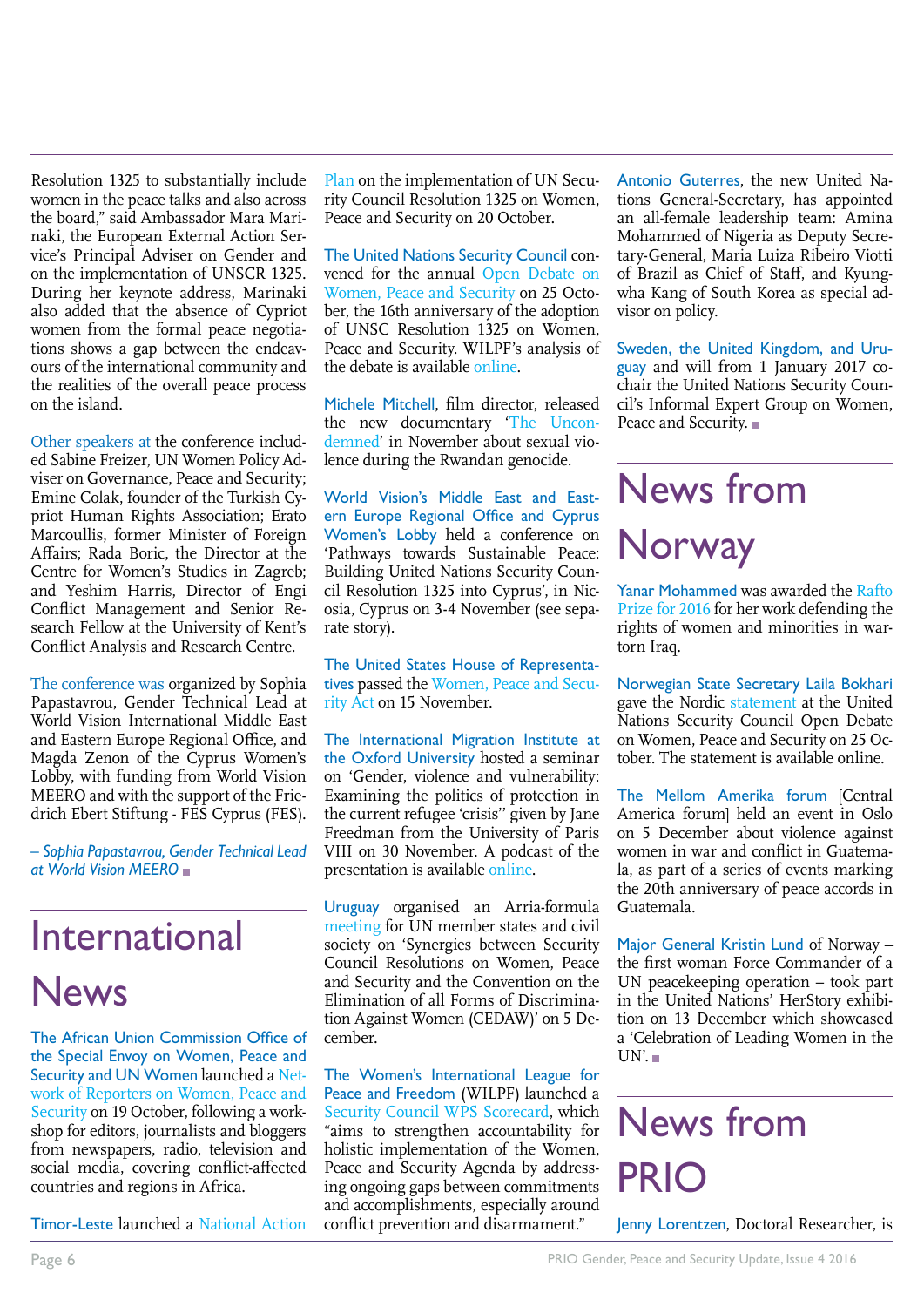the new coordinator of the Gender Research Group at PRIO, taking over from Torunn L. Tryggestad.

Ragnhild Nordås, Research Director, has received a prestigious Young Researcher Talent grant from the Research Council of Norway to conduct research on the 'Dynamics of Conflict-Related Sexual Violence', which will build on and further develop the [Sexual Violence in Armed](https://www.prio.org/Projects/Project/?x=1491) [Conflict](https://www.prio.org/Projects/Project/?x=1491) (SVAC) dataset. Read more about the new project on [PRIO's website.](https://www.prio.org/Projects/Project/?x=1733)

PRIO, together with the UN Department of Political Affairs and Crisis Management Initiative, organised the [seventh](https://www.prio.org/Events/Event/?x=8463) [UN High-Level Seminar on Gender and](https://www.prio.org/Events/Event/?x=8463) [Inclusive Mediation Processes](https://www.prio.org/Events/Event/?x=8463) for special envoys, senior mediators and mediation experts in Oslo on 11-13 October. PRIO's Torunn L. Tryggestad gave a presentation on 'Global Normative Frameworks on Women, Peace and Security' and Inger Skjelsbæk gave an introduction to 'Sexual Violence against Women in Conflict'.

Torunn L. Tryggestad, Senior Researcher and Director of the PRIO GPS Centre, participated at the first meeting of the NATO Civil Society Advisory Panel (CSAP) on 18-19 October in Brussels (see separate story).

Torunn L. Tryggestad, Senior Researcher and Director of the PRIO GPS Centre, gave a presentation on 'Peace and Conflict Prevention: Can women's participation make a difference?' at the Rotary Inter-City Meeting in Sandvika, Norway on 26 October.

The PRIO Centre on Gender, Peace and Security held a seminar on Gender and Inclusive Peace Processes with guest speaker Joyce Neu, founder of Facilitating Peace, on 27 October (see separate story).

Jenny Lorentzen, Doctoral Researcher, wrote a PRIO Blog post entitled ['Why](http://blogs.prio.org/2016/11/why-trump-is-bad-news-for-gender-equality-in-foreign-policy/) [Trump is Bad News for Gender Equality](http://blogs.prio.org/2016/11/why-trump-is-bad-news-for-gender-equality-in-foreign-policy/) [in Foreign Policy'](http://blogs.prio.org/2016/11/why-trump-is-bad-news-for-gender-equality-in-foreign-policy/), published on 18 November.

PRIO researchers Inger Skjelsbæk and Torunn L. Tryggestad organised and held lectures at the PhD course 'Gender, Peace and Security' at the Research School on Peace and Conflict, on 21-23 November.

Gudrun Østby, Senior Researcher, gave a talk on 'Armed Conflict and Maternal Health' at a meeting at the Norwegian Demographic Society, University of Oslo on 22 November.

Torunn L. Tryggestad, Senior Researcher and Director of the PRIO GPS Centre, gave a talk on 'Gender in Peace and Conflict Research: Exploring the Gendered Impact of UN Peacebuilding' at Aarhus University on 24 November.

Torunn L. Tryggestad, Senior Researcher and Director of the PRIO GPS Centre, participated at the second meeting in 2016 of the UN Peacebuilding Fund Advisory Group at UN Headquarters in New York on 1–2 December.

Gudrun Østby, Senior Researcher, gave a presentation on 'Armed conflict and maternal health in sub-Saharan Africa' at a workshop on female political leadership at Griffith University, Brisbane, Australia on 28–29 November.

Senior researchers Siri Aas Rustad and Gudrun Østby visited Bukavu, DRC on 7–15 December where they attended a workshop and meeting with the International Centre for Advanced Research and Training (ICART) team to finalize the joint project '[Female Empowerment](https://www.prio.org/Projects/Project/?x=1094) [in Eastern DRC](https://www.prio.org/Projects/Project/?x=1094)'. They presented their research findings to a range of stakeholders and conducted training on academic writing and publication at ICART.

Gudrun Østby, Senior Researcher, presented a research paper and chaired a session at the conference 'Transition and Local Development in Eastern DRC' in Bukavu, DRC on 8–10 December. The conference was organised by PRIO together with the New York University Abu Dhabi, the Wageningen University and Research, and the University of Antwerp.

## Recent PRIO **Publications**

Hansen, Julie Marie (2016) [Women build](https://www.prio.org/Publications/Publication/?x=9300 )[ing peace after forced migration: The](https://www.prio.org/Publications/Publication/?x=9300 ) [case of the Myanmar diaspora in Nor](https://www.prio.org/Publications/Publication/?x=9300 )[way.](https://www.prio.org/Publications/Publication/?x=9300 ) *GPS Policy Brief*, 2. Oslo: PRIO.

Hauge, Wenche Iren (2016) [Gender di](https://www.prio.org/Publications/Publication/?x=9250)[mensions of disarmament, demobiliza](https://www.prio.org/Publications/Publication/?x=9250)[tion and reintegration \(DDR\).](https://www.prio.org/Publications/Publication/?x=9250) *PRIO Paper*. Oslo: PRIO.

Kotsadam, Andreas, Gudrun Østby & Siri Aas Rustad (forthcoming) [Structur](http://www.sciencedirect.com/science/article/pii/S0962629816300452 )[al change and wife abuse: Does miner](http://www.sciencedirect.com/science/article/pii/S0962629816300452 )[al mining cause domestic violence in](http://www.sciencedirect.com/science/article/pii/S0962629816300452 ) [sub-Saharan Africa?](http://www.sciencedirect.com/science/article/pii/S0962629816300452 ) *Political Geography* 56(1): 53–65.

Nordås, Ragnhild, Gudrun Østby, Rosalie Biaba, Christine Amisi, John Quattrochi, Susanne Alldén, Esther Namegabe & Aline Cikara (2016) [From pain to empower](https://www.prio.org/Publications/Publication/?x=9286)[ment?](https://www.prio.org/Publications/Publication/?x=9286) *PRIO Paper*. Oslo: PRIO.

Nordås, Ragnhild, Gudrun Østby, Siri Aas Rustad, Christine Amisi, Rosalie Biaba, John Quattrochi, Susanne Alldén & Aline Cikara (2016) [Social inclusion of survi](https://www.prio.org/Publications/Publication/?x=9284 )[vors of sexual violence: How do support](https://www.prio.org/Publications/Publication/?x=9284 ) [programs work?](https://www.prio.org/Publications/Publication/?x=9284 ) *PRIO Paper*. Oslo: PRIO.

Skjelsbæk, Inger (2016) [Interpreting the](http://journals.sagepub.com/doi/abs/10.1177/1354067x16650830?rss=1 ) [interpreter: Navigating translation, inter](http://journals.sagepub.com/doi/abs/10.1177/1354067x16650830?rss=1 )[pretation, and mediation](http://journals.sagepub.com/doi/abs/10.1177/1354067x16650830?rss=1 ). *Culture & Psychology* 22(4): 502–519.

Østby, Gudrun, Henrik Urdal & Ida Rudolfsen (2016) [What is driving gender](https://www.hindawi.com/journals/edri/aip/4587194/ ) [equality in secondary education? Ev](https://www.hindawi.com/journals/edri/aip/4587194/ )idence from 57 developing countries. [1970–2010](https://www.hindawi.com/journals/edri/aip/4587194/ ). *Education Research International*, in press.

## Other Recent **Publications**

Aharoni, Sarai B. (2016) [Who needs the](http://www.tandfonline.com/doi/full/10.1080/14616742.2016.1237457  ) [Women and Peace Hypothesis? Rethink](http://www.tandfonline.com/doi/full/10.1080/14616742.2016.1237457  )-